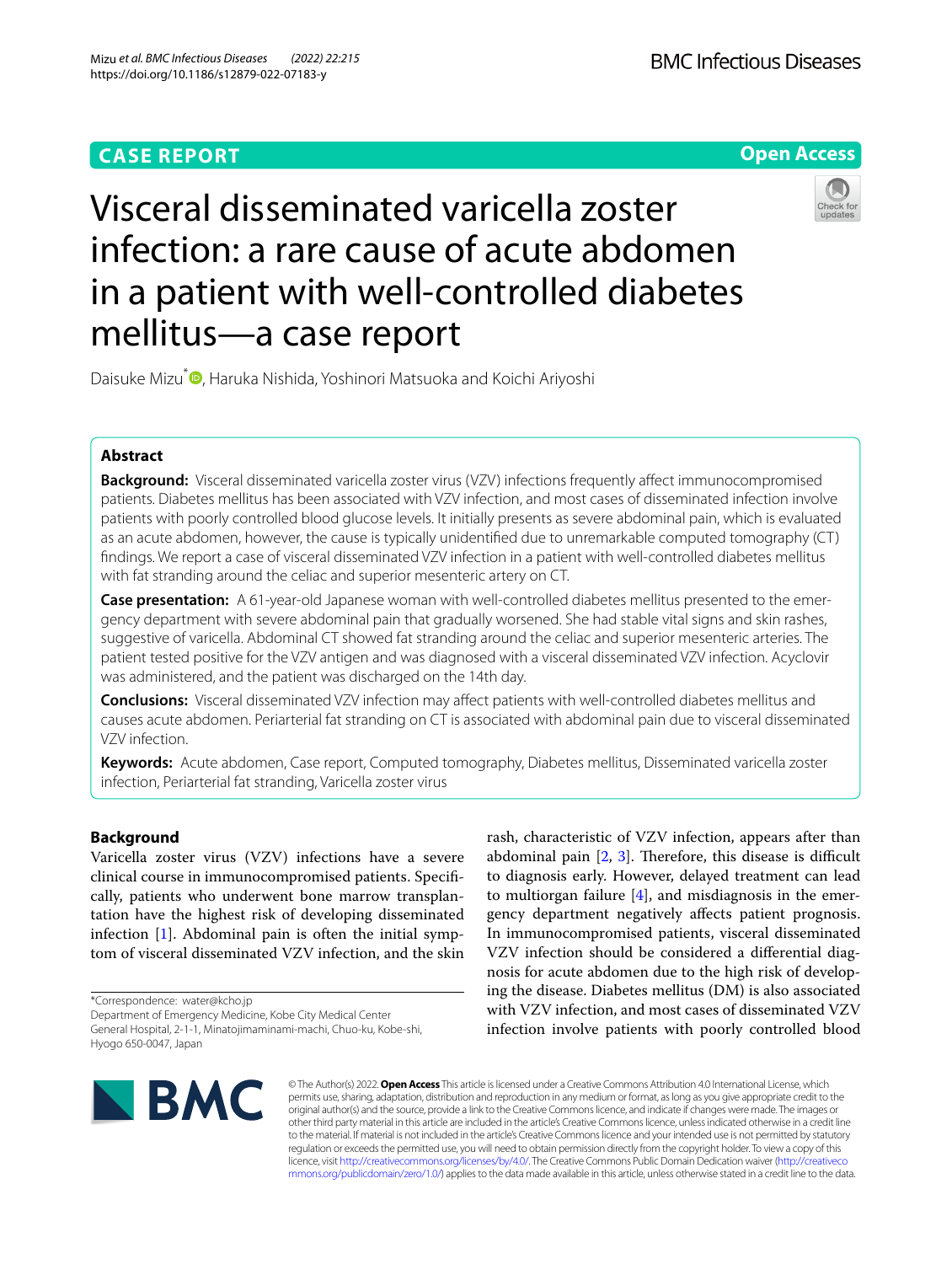glucose levels [[5,](#page-3-4) [6](#page-3-5)]. Visceral disseminated VZV infection rarely afects patients with well-controlled DM.

The cause of severe abdominal pain, associated with visceral disseminated VZV infection, remains unclear with negative imaging findings [[7,](#page-3-6) [8\]](#page-3-7). Recently, periarterial fat stranding around the celiac artery (CA) and superior mesenteric artery (SMA) was reportedly confrmed by computed tomography  $(CT)$   $[8-10]$  $[8-10]$ .

We report a case of visceral disseminated VZV infection in a patient with well-controlled DM with severe abdominal pain and periarterial fat stranding on CT.

#### **Case presentation**

A 61-year-old Japanese woman with postoperative ovarian cancer and DM, controlled with oral antidiabetic medications or drugs, presented to the emergency department (ED) with a complaint of abdominal pain that worsened over four days. She underwent surgery for ovarian cancer 11 years ago and received no chemotherapy as the disease was still at an early stage. She had been followed up as an outpatient for approximately six years and was confrmed to have no recurrence. She had other medical histories of hypertension and hyperlipidemia, with no recent history of taking any steroids or immunosuppressive medications.

On the day of her visit to the ED, skin rashes were noted on her face, abdomen, and thighs. Within the four days between the onset of abdominal pain and the patient's visit to the ED, she had experienced few episodes of vomiting. Abdominal examination revealed tenderness in the epigastric area without muscular guarding or rebound tenderness. The skin rashes were accompanied by blisters. The patient had a Glasgow Coma Scale of 15 (E4V5M6), blood pressure of 139/81 mmHg, heart rate of 76/min, respiratory rate of 16/min, body temperature of 35.9 ℃, and oxygen saturation level of 100% (room air). Blood tests in the ED showed a slight increase in the C-reactive protein level, as shown in Table [1.](#page-1-0) Abdominal contrast-enhanced CT, which was performed to evaluate the abdominal pain, showed periarterial fat stranding around the CA and SMA (Fig. [1a](#page-2-0), b). No other abnormal fndings were observed, and the patient tested positive for the VZV antigen and was diagnosed with visceral disseminated VZV infection. Moreover, she had severe abdominal pain, requiring fentanyl administration. Similarly, she also received acyclovir (10 mg/kg/day).

Blood tests after admission showed that both VZV-immunoglobulin (Ig)M and VZV-IgG were positive; similarly, blood VZV DNA was elevated. There was an increase in antinuclear antibodies; however, other specifc antibody tests were negative (Table [2\)](#page-2-1). Her abdominal pain gradually improved, and on day 5, she no longer required fentanyl. Her vital signs or blood tests did not deteriorate, and her abdominal pain was alleviated by

| <b>Biochemistry</b> | Value | Normal range | CBC / coagulopathy                | Value   | Normal range  |
|---------------------|-------|--------------|-----------------------------------|---------|---------------|
| TP, g/dL            | 8     | $6.5 - 5.8$  | WBC, $\times$ 10 <sup>3</sup> /µL | 7.8     | $3.9 - 9.8$   |
| Alb, g/dL           | 4.2   | $3.9 - 4.9$  | Neu, %                            | 74.5    | $30 - 70$     |
| TB, mg/dL           | 0.6   | $0.2 - 1.2$  | Lymph, %                          | 18.5    | $19 - 61$     |
| AST, IU/L           | 24    | $8 - 40$     | Mono, %                           | 6.5     | $2 - 12$      |
| ALT, IU/L           | 30    | $8 - 40$     | Eos, %                            | 0.5     | $0 - 8$       |
| ALP, IU/L           | 182   | $100 - 340$  | Baso, %                           | $\circ$ | $0 - 2$       |
| LDH, IU/L           | 226   | 124-222      | RBC, $\times$ 10 <sup>4</sup> /µL | 484     | 350-510       |
| Amy, IU/L           | 48    | $40 - 135$   | Hb, g/dL                          | 14.8    | $11.1 - 15.1$ |
| BUN, mg/dL          | 17.1  | $8 - 20$     | Hct, %                            | 41.9    | 33.5-45.1     |
| Cr, mg/dL           | 0.62  | $0.4 - 0.8$  | Plt, $\times$ 10 <sup>4</sup> /µL | 16.6    | $13 - 37$     |
| CK, IU/L            | 42    | 50-170       | PT, %                             | 103,4   | $80 - 125$    |
| Na, mEq/L           | 137   | 136-148      | PT-INR                            | 0.98    |               |
| K, mEq/L            | 3.3   | $3.5 - 5.3$  | APTT, %                           | 100.6   | $60 - 110$    |
| Ca, mg/dl           | 9.5   | $8 - 10$     |                                   |         |               |
| Glu, mg/dl          | 138   | $70 - 110$   |                                   |         |               |
| CRP, mg/dl          | 2.13  | $0 - 0.5$    |                                   |         |               |
| HbA1c, %            | 6.2   |              |                                   |         |               |

<span id="page-1-0"></span>**Table 1** Laboratory data at the emergency department

CBC complete blood count, VZV varicella zoster virus, TP total protein, Alb albumin, TB total bilirubin, AST aspartic aminotransferase, ALT alanine aminotransferase, ALT alkalin phosphatase, *LDH* lactate dehydrogenase, *Amy* amylase, *BUN*, blood urea nitrogen, *Cr* creatinine, *CK* creatine kinase, *Na* sodium, *K* potassium, *Ca* calcium, *Glu* glucose, *CRP* C-reactive protein, *HbA1c* hemoglobin A1c, *WBC* white blood cell, *Neu* neutrophil, *Lymph* lymphocyte, *Mono* monocyte, *Eo* eosinophil, *Baso* basophil, *RBC* red blood cell, *Hb* hemoglobin, *Hct* hamatocrit, *Plt* platelet, *PT*:prothorombin time, *PT-INR* prothorombin time-international normalized ratio, *APTT* activated partial thromboplastin time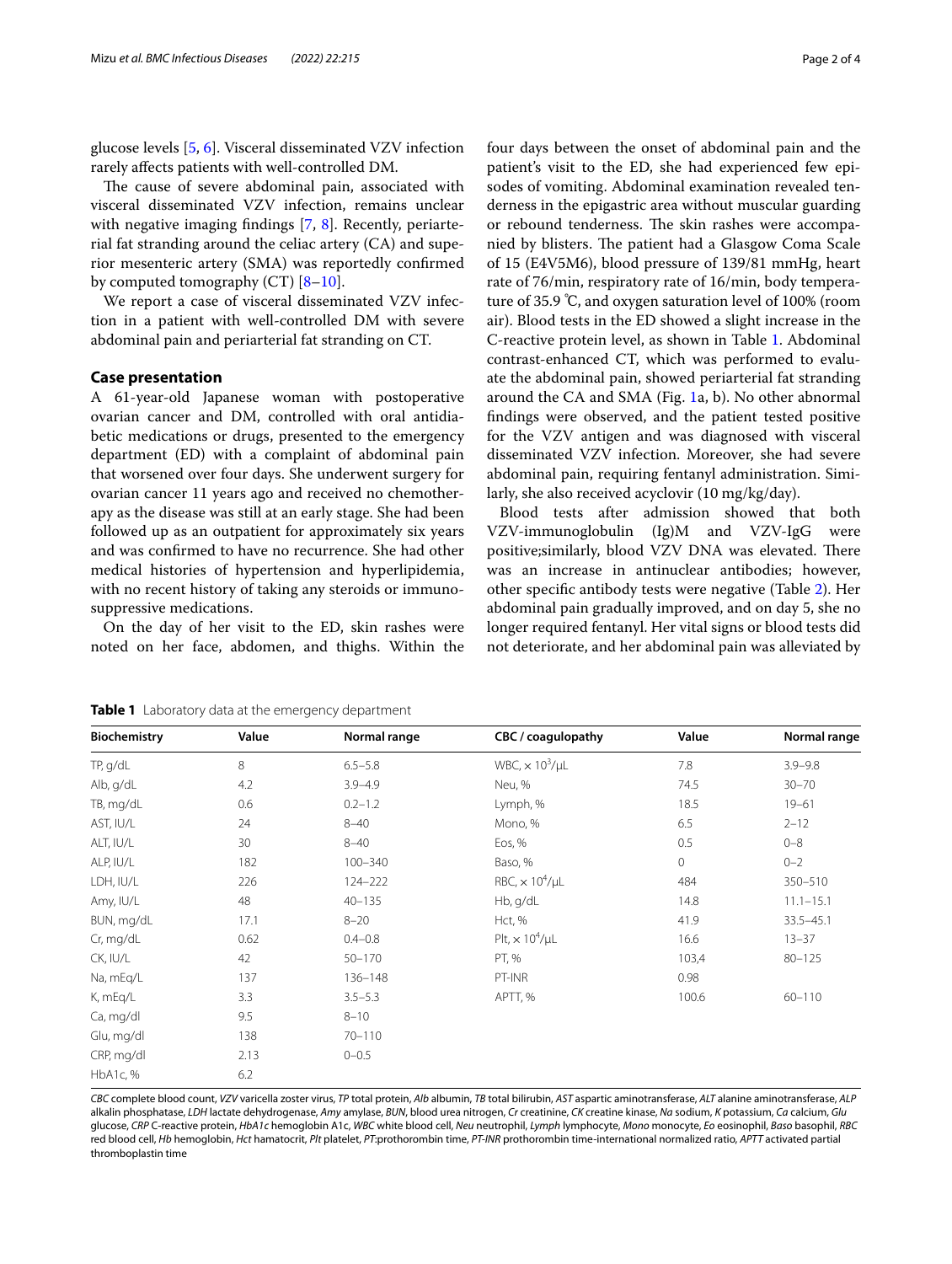

<span id="page-2-0"></span>celiac artery and its branches. **b** Fat stranding around the superior mesenteric artery

<span id="page-2-1"></span>**Table 2** VZV and immunological test

| VZV / immunological test    | Value | Normal range |
|-----------------------------|-------|--------------|
| VZV-IgM/EIA                 | 2.33  | $0 - 0.79$   |
| VZV-IgG/EIA                 | >128  | $0 - 1.9$    |
| blood VZV-DNA load, Copy/mL | 710   | $0 - 99$     |
| lgG, mg/dL                  | 1646  | 870-1700     |
| lgA, mg/dL                  | 427   | $110 - 410$  |
| IgM, mg/dL                  | 91    | $35 - 220$   |
| $C3$ , mg/dL                | 138   | $65 - 135$   |
| C4, mg/dL                   | 34    | $13 - 35$    |
| Antinuclear Ab              | 80    | $0 - 39$     |
| Anti-RNP-Ab                 | $(-)$ |              |
| Anti-Sm-Ab                  | $(-)$ |              |
| Anti-SSA-Ab                 | $(-)$ |              |
| Anti-Scl 70-Ab              | $(-)$ |              |
| Anti-dsDNA-Ab               | $(-)$ |              |
| MPO-ANCA                    | $(-)$ |              |
| PR3-ANCA                    | $(-)$ |              |

*VZV* varicella zoster virus, enzyme immunoassay, *IgM* immunoglobulin M, *IgG* immunoglobulin G, *IgA* immunoglobulin A, *EIA* enzyme immunoassay, *Ab* antibody, *RNP* ribonucleoprotein, *Sm* Smith, *SSA* Sjogren syndrome A, *Scl* scleroderma, *dsDNA* double-stranded DNA, *MPO-ANCA* myeloperoxidaseanti-neutrophil cytoplasmic antibody, *PR3-ANCA* proteinase-3-anti-neutrophil cytoplasmic antibody

oral acetaminophen. The patient was discharged on day 14.

## **Discussion and conclusions**

This case highlighted two important clinical learning points. First, visceral disseminated VZV infection afected patients with well-controlled DM. Second, CT fndings of periarterial fat stranding around the CA and SMA were associated with abdominal pain in visceral disseminated VZV infection.

Visceral disseminated VZV infection has commonly been reported among immunocompromised patients, such as bone marrow or renal transplant recipients, and patients under immunosuppressive therapy [[1,](#page-3-0) [8](#page-3-7)[–10](#page-3-8)]. In this case, the patient had a medical history of ovarian cancer, however, the surgery was performed more than 10 years ago, and no chemotherapy was administered. Therefore, the association with ovarian cancer was considered unlikely.

Additionally, disseminated VZV infection has been reported among patients with poorly controlled DM (gly-cated hemoglobin > 10%) [\[6](#page-3-5), [11\]](#page-3-9). Previous studies have identifed both type 1 and type 2 DM as risk factors for herpes zoster infection, and patients with DM had a signifcantly lower cell-mediated immunity to VZV [[5,](#page-3-4) [12](#page-3-10), [13\]](#page-3-11). In this case, the patient had a glycated hemoglobin of 6.2%, which indicated good control of blood glucose levels in the last one to two months. Thus, patients with DM can develop disseminated VZV infection even during periods when the blood glucose level is well-controlled. However, visceral disseminated VZV infections have not previously been reported among patients with well-controlled DM without other immunocompromising conditions, such as in this case.

Visceral disseminated VZV infection causes severe abdominal pain in 80–100% of cases [[7\]](#page-3-6). VZV infection involves aferent sympathetic fbers to abdominal organs that originate from the posterior nerve roots, including cutaneous sensory fbers [\[14](#page-3-12)]. Disseminated VZV infection may cause infammation of abdominal organs, such as the liver, pancreas, and intestines, due to latency and activation of the celiac ganglia, which may lead to